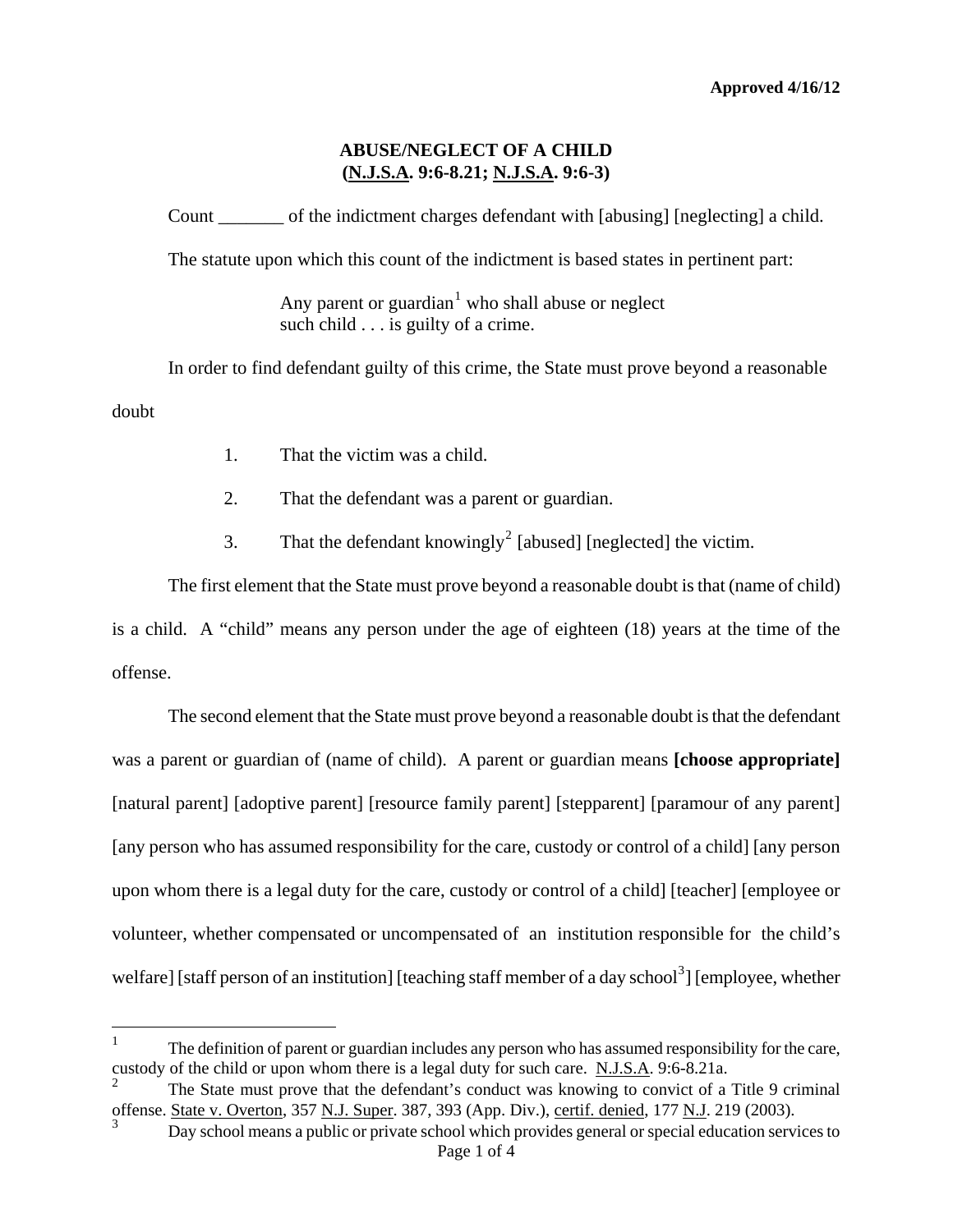i

compensated or uncompensated, of a day school].

The third element that the State must prove beyond a reasonable doubt is that defendant knowingly [abused] [neglected] (name of child) by<sup>[4](#page-0-3)</sup>

1. inflicting or allowing to be inflicted upon (him/her) physical injury by other than accidental means which caused or created a substantial risk of death, or serious or protracted disfigurement, or protracted loss or impairment of the function of any bodily organ.

# **OR**

2. creating or allowing to be created a substantial or ongoing risk of physical injury to (him/her) by other than accidental means which would be likely to cause death or serious or protracted disfigurement, or protracted impairment of physical or emotional health or protracted loss or impairment of the function of any bodily organ.

# **OR**

3. committing or allowing to be committed an act of sexual abuse against (him/her).

### **OR**

4. impairing or placing in imminent danger of being impaired (his/her) physical, mental or emotional condition by failing to exercise a minimum degree of care in **[choose appropriate]** 

<span id="page-1-0"></span>day students in grades kindergarten through 12. N.J.S.A. 9:6-8.21h. It does not include a residential facility which provides 24 hour care. Id.

No child who in good faith is under treatment by spiritual means alone through prayer in accordance with the tenets and practices of a recognized church or religious denomination by a duly accredited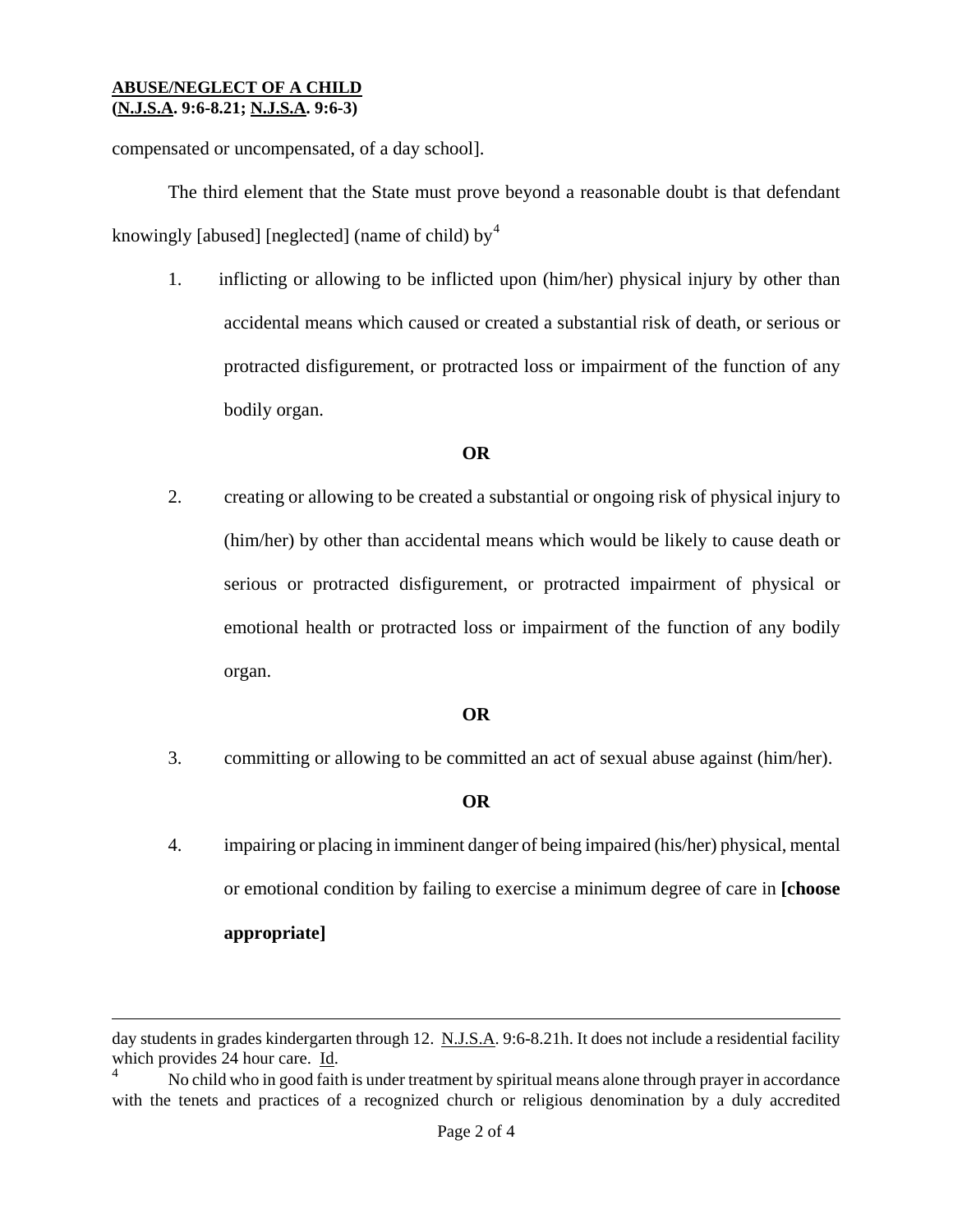#### **ABUSE/NEGLECT OF A CHILD (N.J.S.A. 9:6-8.21; N.J.S.A. 9:6-3)**

a. supplying (him/her) with adequate food, clothing, shelter, education, medical or surgical care though financially able to do so or though offered financial or other reasonable means to do so.

# **OR**

b. providing (him/her) with proper supervision or guardianship, by unreasonably inflicting or allowing to be inflicted harm, or substantial risk thereof, including the infliction of excessive corporal punishment.

# **OR**

- c. committing any other acts involving (him/her) of a similarly serious nature requiring the aid of the court.
- 5. abandoning (him/her).

i<br>Li

6. using excessive physical restraint upon (him/her) under circumstances which did not

indicate that (his/her) behavior was harmful to (himself/herself), others or property.

# **OR**

# **[IF VICTIM IS IN AN INSTITUTION]**

7. a. placing (him/her) in an institution inappropriately for a continued period of time with the knowledge that the placement has resulted or may continue to result in harm to (his/her) mental or physical well-being. Institution means a public or private facility in the State which provides children with out of home care, supervision or maintenance. Institution includes, but is not limited to, a correctional facility, detention facility, treatment facility, day care center, residential school, shelter and hospital.<sup>[5](#page-1-0)</sup>

### **OR**

 b. isolating (him/her) from ordinary social contact under circumstances which indicate emotional or social deprivation. Institution means a public or private facility in the State which provides children with out of home care, supervision or maintenance. Institution includes, but is not limited to, a

practitioner thereof may not, for that reason alone, be considered to be abused or neglected.<br>
The esta described in personal 7 are inepplied to esta or original which essentially

<span id="page-2-0"></span>The acts described in paragraph 7 are inapplicable to acts or omissions which occur in a day school. Day school means a public or private school which provides general or special education services to day students in grades kindergarten through 12. N.J.S.A. 9:6-8.21h. It does not include a residential facility which provides 24 hour care. Id.